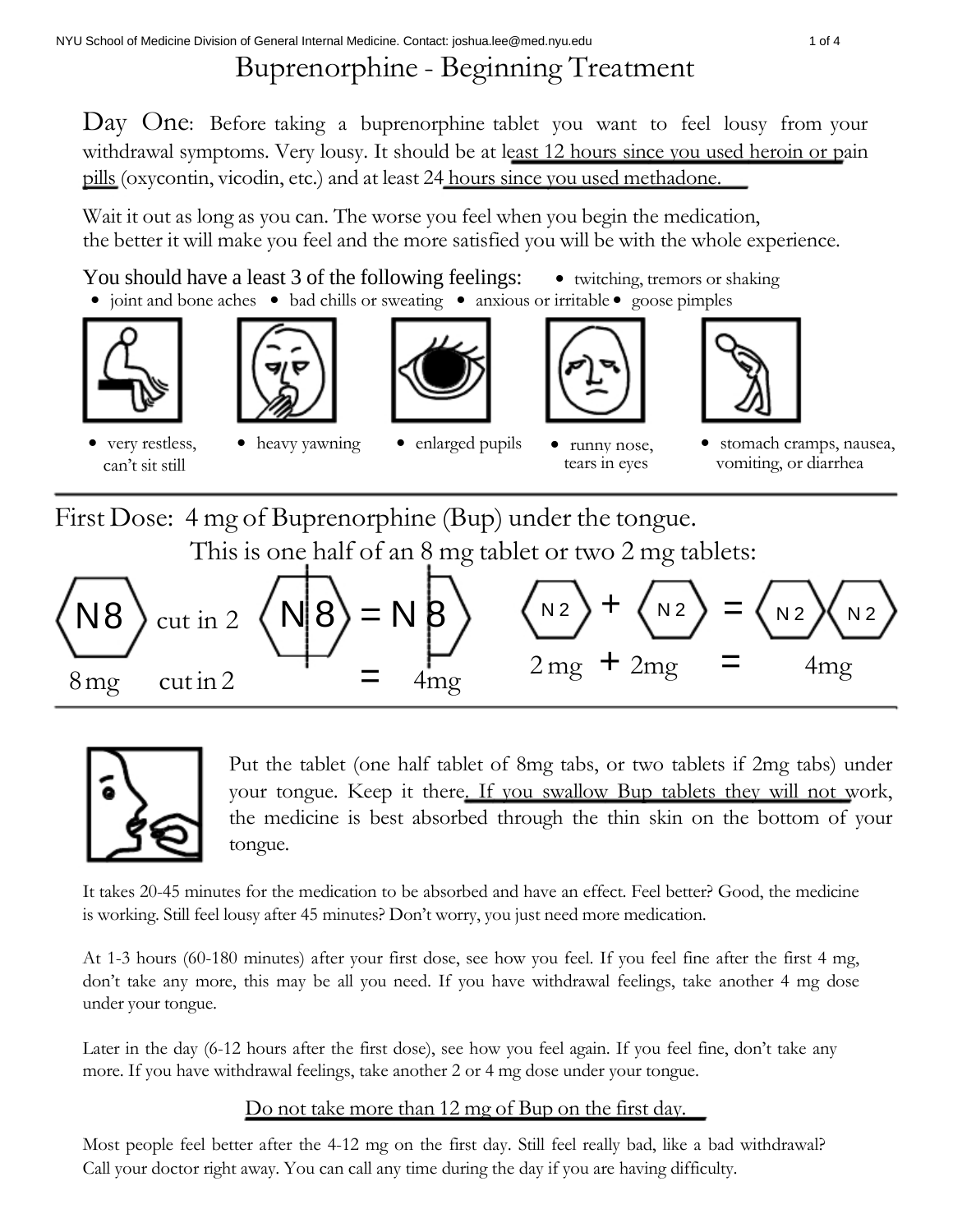Day One Summary: 4 mg under your tongue, wait 1-3 hours. If still feel sick, take 4 mg again. Wait 1-3 hours. If still sick, take 2-4 mg again. Do not take more than 12 mg on Day 1.



Day Two: The right dose depends on how you felt on Day One

| If the total on<br>DayOnewas<br>4mg            | If you took 4 mg total on Day 1 and feel fine the next morning, then take 4 mg again on Day 2.<br>This will be your new daily dose.<br>If you took 4 mg total on Day 1 and feel some withdrawal the next morning, then try starting with 8<br>mg on the morning of Day 2.<br>Later in the day on Day 2, see how you feel. If you feel fine, there is no need to take more. If you<br>still feel withdrawal, you can try taking another 4 mg dose. |
|------------------------------------------------|---------------------------------------------------------------------------------------------------------------------------------------------------------------------------------------------------------------------------------------------------------------------------------------------------------------------------------------------------------------------------------------------------------------------------------------------------|
| If the total or<br>DayOnewas<br>8mg            | If you took 8 mg total on Day 1 and feel fine the next morning, then take 8 mg again on Day 2.<br>This will be your new daily dose.<br>If you took 8 mg total on Day 1 and feel some withdrawal the next morning, then try starting with<br>12 mg on the morning of Day 2.<br>Later in the day on Day 2, see how you feel. If you feel fine, there is no need to take more. If you<br>still feel withdrawal, you can try taking another 4mg dose. |
| If the total or<br>DayOnewas<br>$2 \text{ mg}$ | If you took 12 mg total on Day 1 and feel fine the next morning, then take 12 mg again on Day 2.<br>This will be your new daily dose.<br>If you took 12 mg total on Day 1 and feel some withdrawal the next morning, then try starting<br>with 16mg on the morning of Day 2.                                                                                                                                                                      |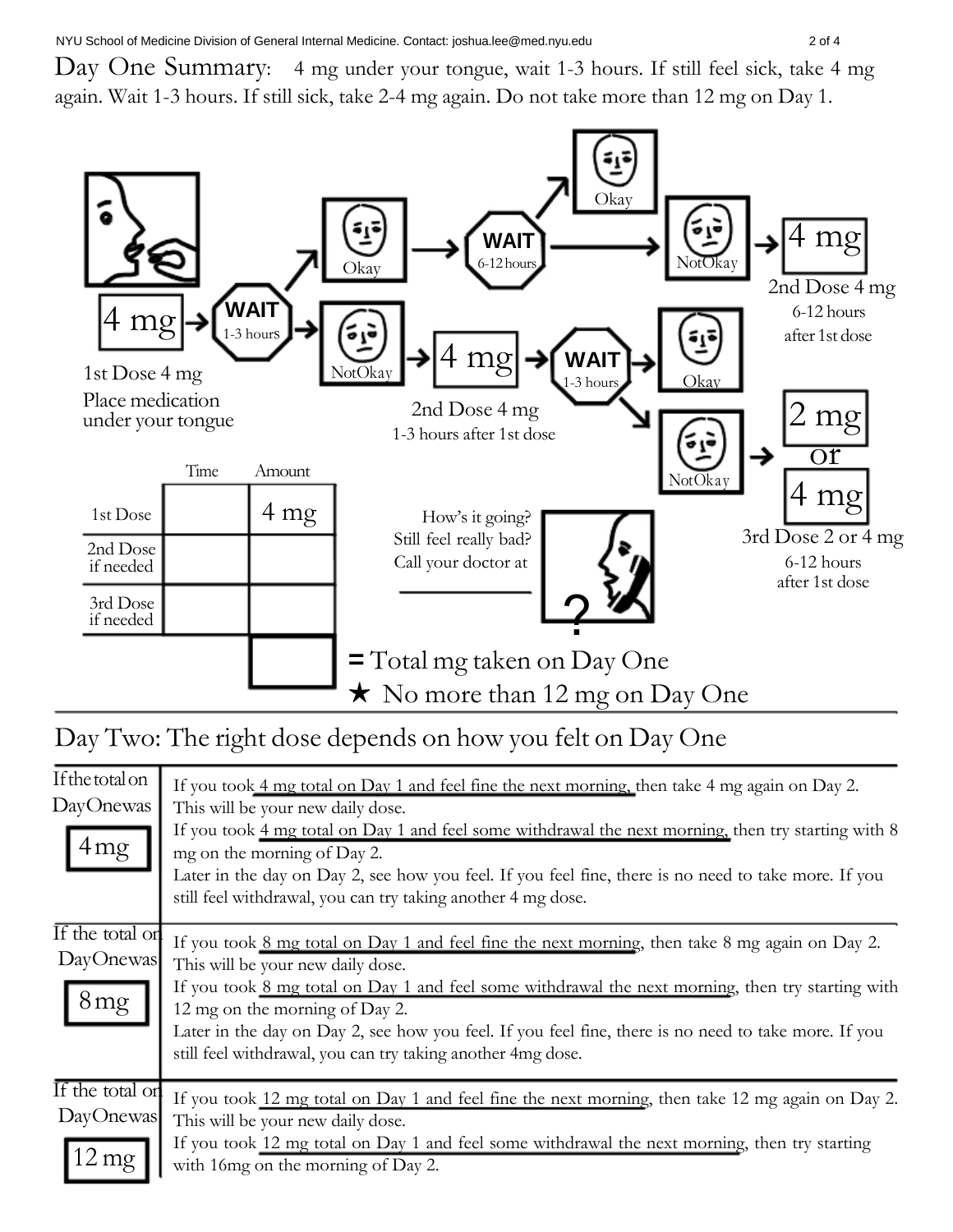## Day Two Summary: 4-16 mg total, depending on how much you took on Day 1.

![](_page_2_Figure_2.jpeg)